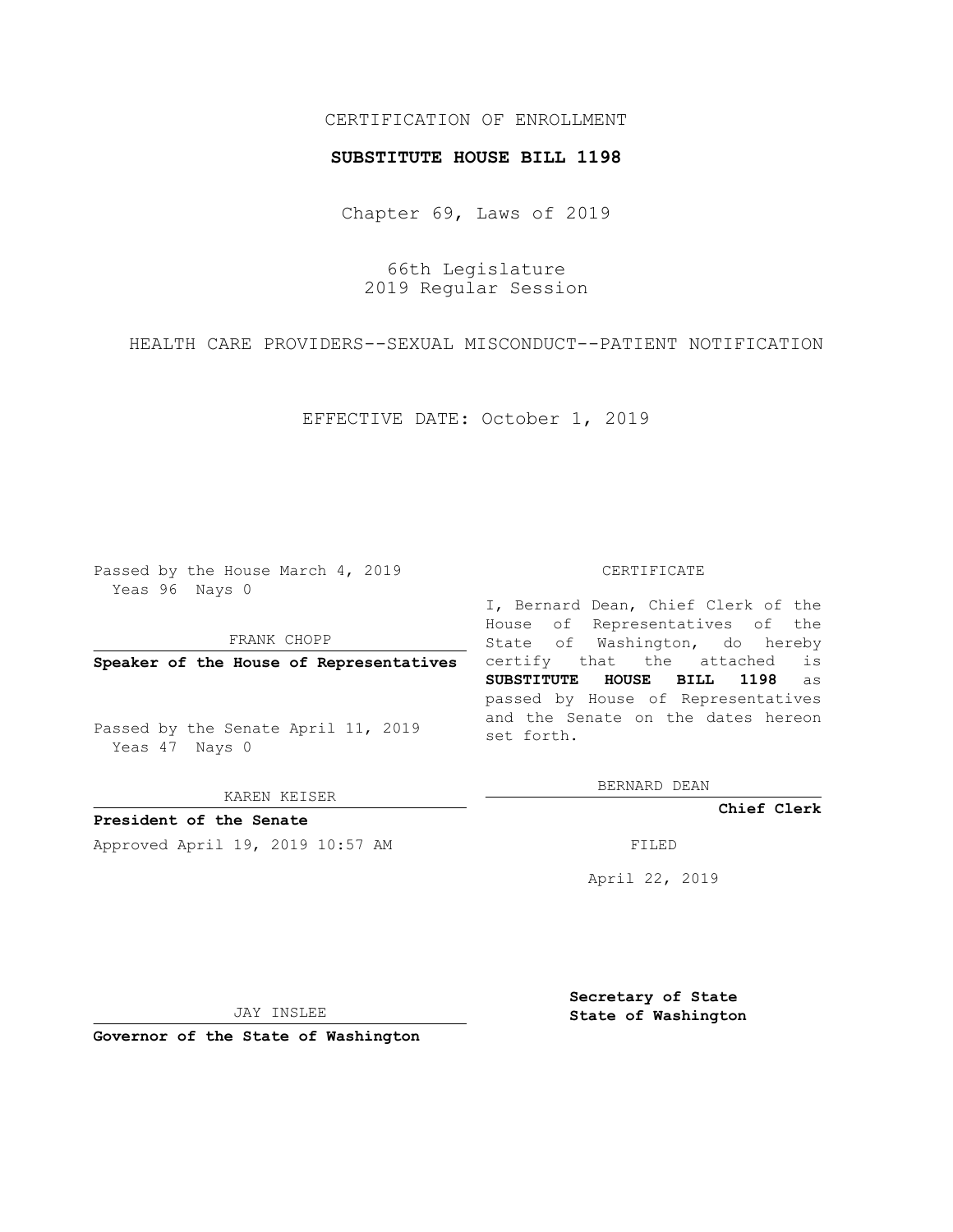# **SUBSTITUTE HOUSE BILL 1198**

Passed Legislature - 2019 Regular Session

## **State of Washington 66th Legislature 2019 Regular Session**

**By** House Health Care & Wellness (originally sponsored by Representatives Caldier, Cody, Harris, Orwall, Slatter, Macri, Wylie, Eslick, Doglio, Griffey, and Robinson)

READ FIRST TIME 02/19/19.

 AN ACT Relating to requiring health care providers sanctioned for sexual misconduct to notify patients; adding a new section to chapter 3 18.130 RCW; and providing an effective date.

BE IT ENACTED BY THE LEGISLATURE OF THE STATE OF WASHINGTON:

 NEW SECTION. **Sec. 1.** A new section is added to chapter 18.130 6 RCW to read as follows:

 (1) If a license holder subject to this chapter has been sanctioned by a disciplining authority on or after the effective date of this section for an act or acts of unprofessional conduct involving sexual misconduct, the license holder or his or her designee must provide a disclosure to any patient scheduled for an appointment with the license holder during the period of time that the license holder is subject to the order or stipulation. The disclosure must only be provided to a patient at or prior to the patient's first visit with the license holder following entry of the 16 order or stipulation.

 (2) The disclosure must include a copy of the public order or stipulation, a description of all sanctions placed on the license holder by the disciplining authority in the order or stipulation, the duration of all sanctions, the disciplining authority's telephone number, and an explanation of how the patient can find more